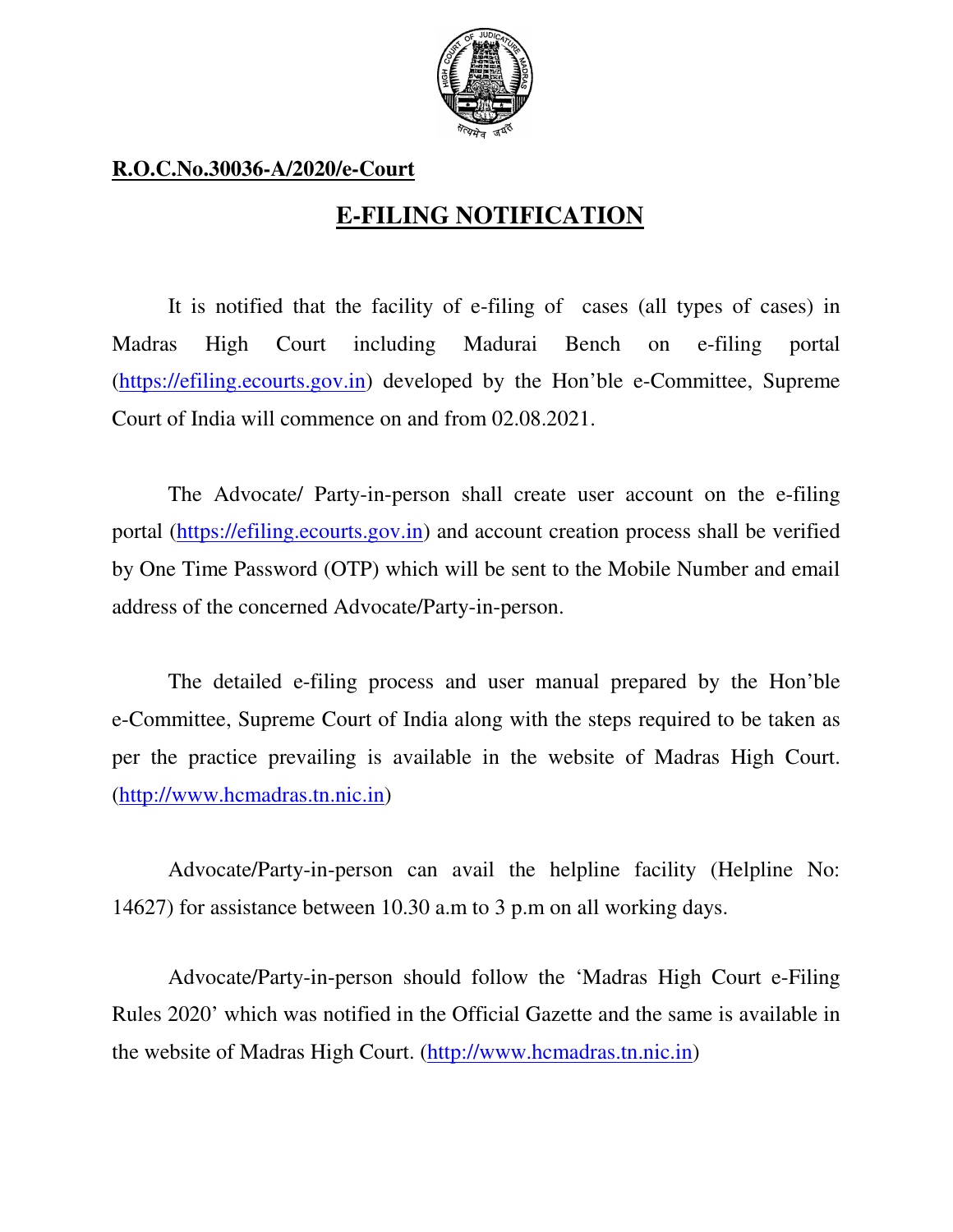Advocates/ Party-in-Person are informed that as per in Rule 8.2 of the 'Madras High Court e-Filing Rules 2020', in all cases, unless exempted, the originals of the documents relied as evidence that are scanned and digitally signed by the Advocate or the litigant in person, as the case may be, presented at the time of e-filing should be filed in the Registry at the earliest point of time, preferably before the commencement of trial or hearing.

For the purpose of remitting Court fee, the Advocate/Party-in-person are instructed to avail the e-Stamping facility through the URLs: https://pay.ecourts.gov.in/epay/ and http://www.shcilestamp.com for online payment.

 By Order High Court, Madras Sd/- P. DHANABAL Dated :20.07.2021 REGISTRAR GENERAL